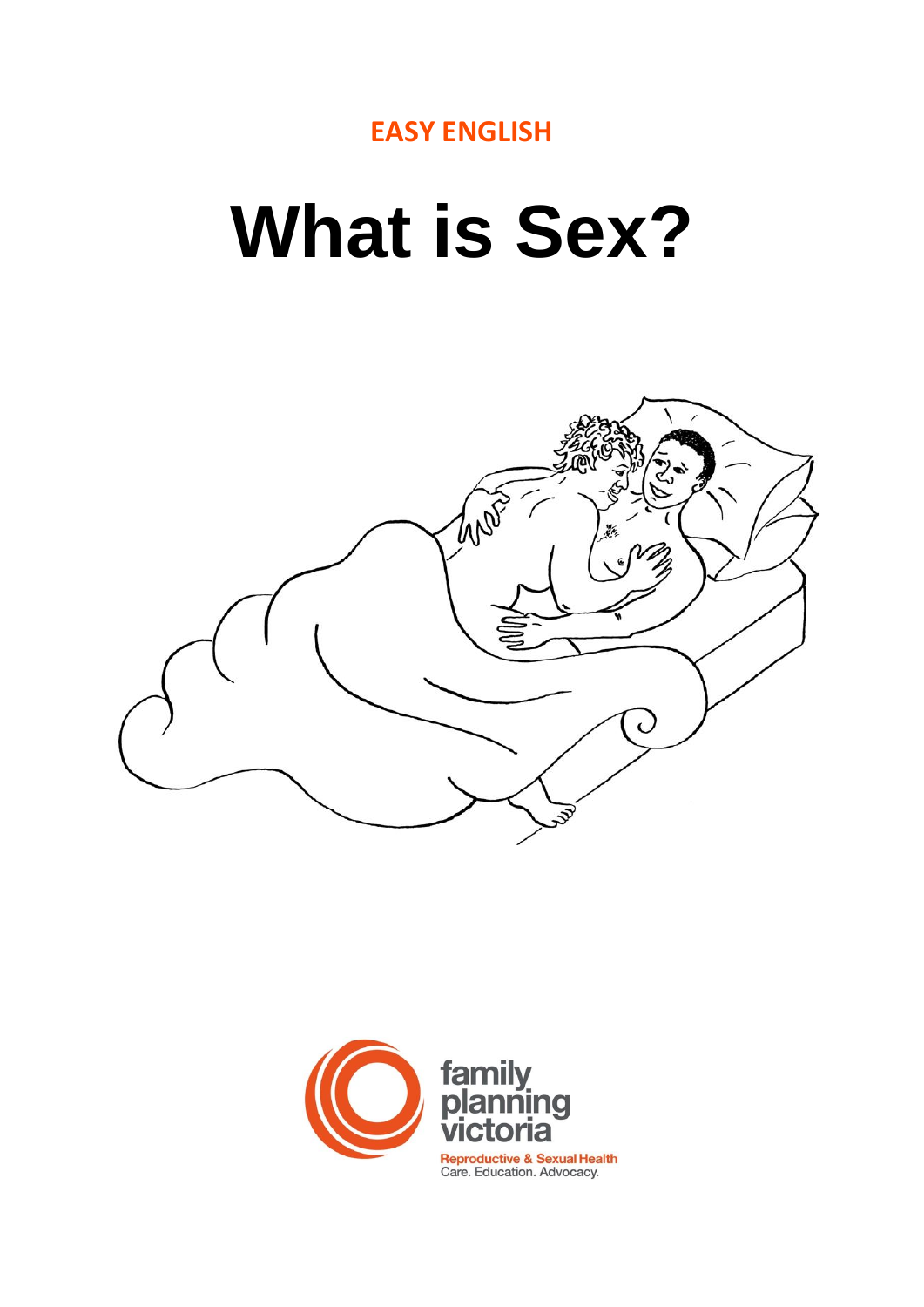

### **New words**

There may be words in this book

- that are new to you
- you may **not** know what they mean **or**
- you may be unsure what they mean. We will make them **blue** the first time we use them.



Read about them in the

Family Planning Victoria Fact Sheet

**New Words to Know.**

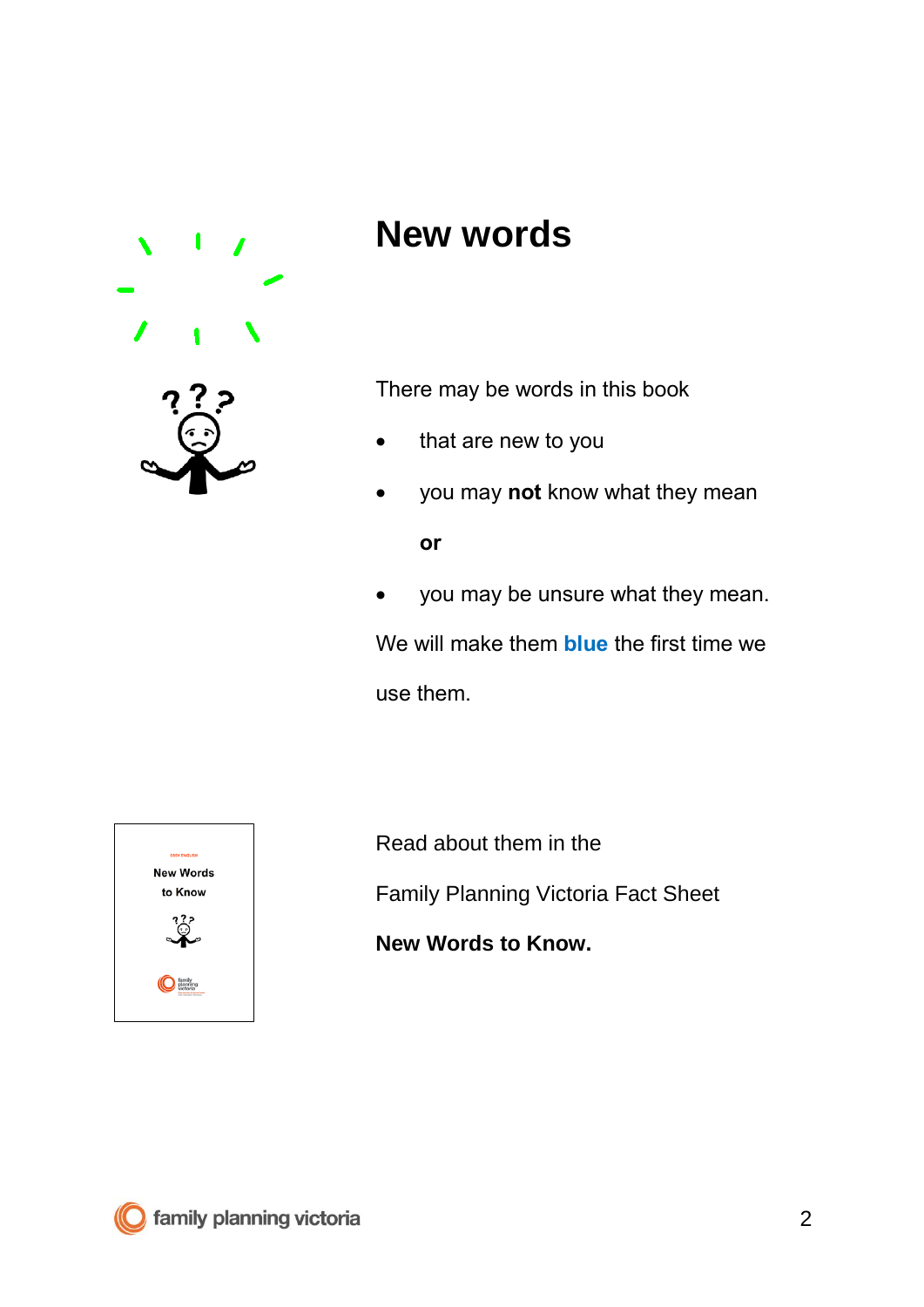

## **What is Sex?**

There are lots of different ways to have sex.



#### Sex can be touch

- on a **penis**
- on a **vulva**
- in a **vagina**
- in an **anus**

in a sexy way.

#### It can be

on your own.

This is called **masturbation**.

or



with someone else.

This is called **mutual masturbation.**



family planning victoria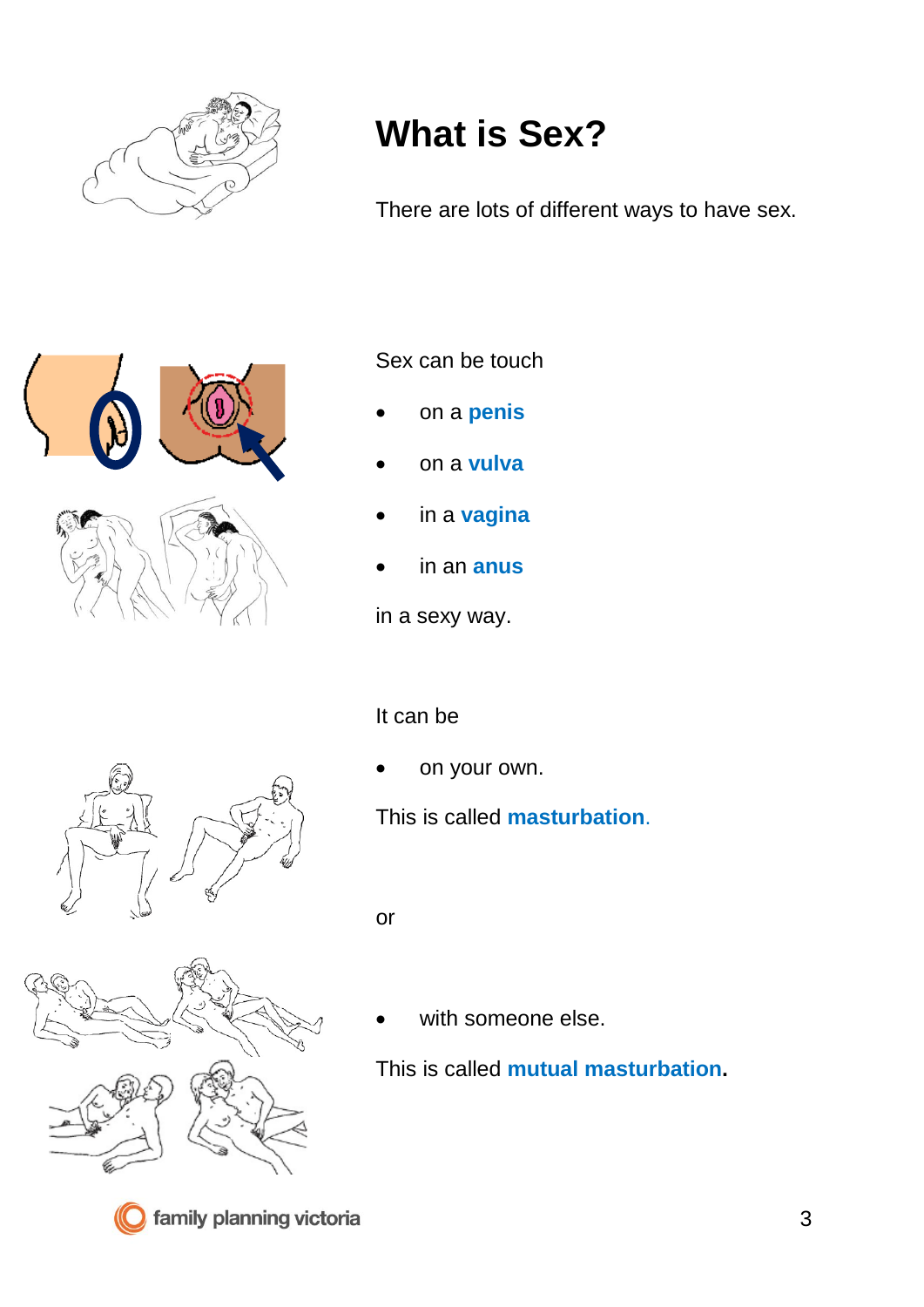

Sex can also be

a penis in a vagina.

It may also be called

- **intercourse**

**or** 

- **vaginal sex**

**or**

a penis in a bottom.

It is also called your anus.

Sex in your anus is called **anal sex.**

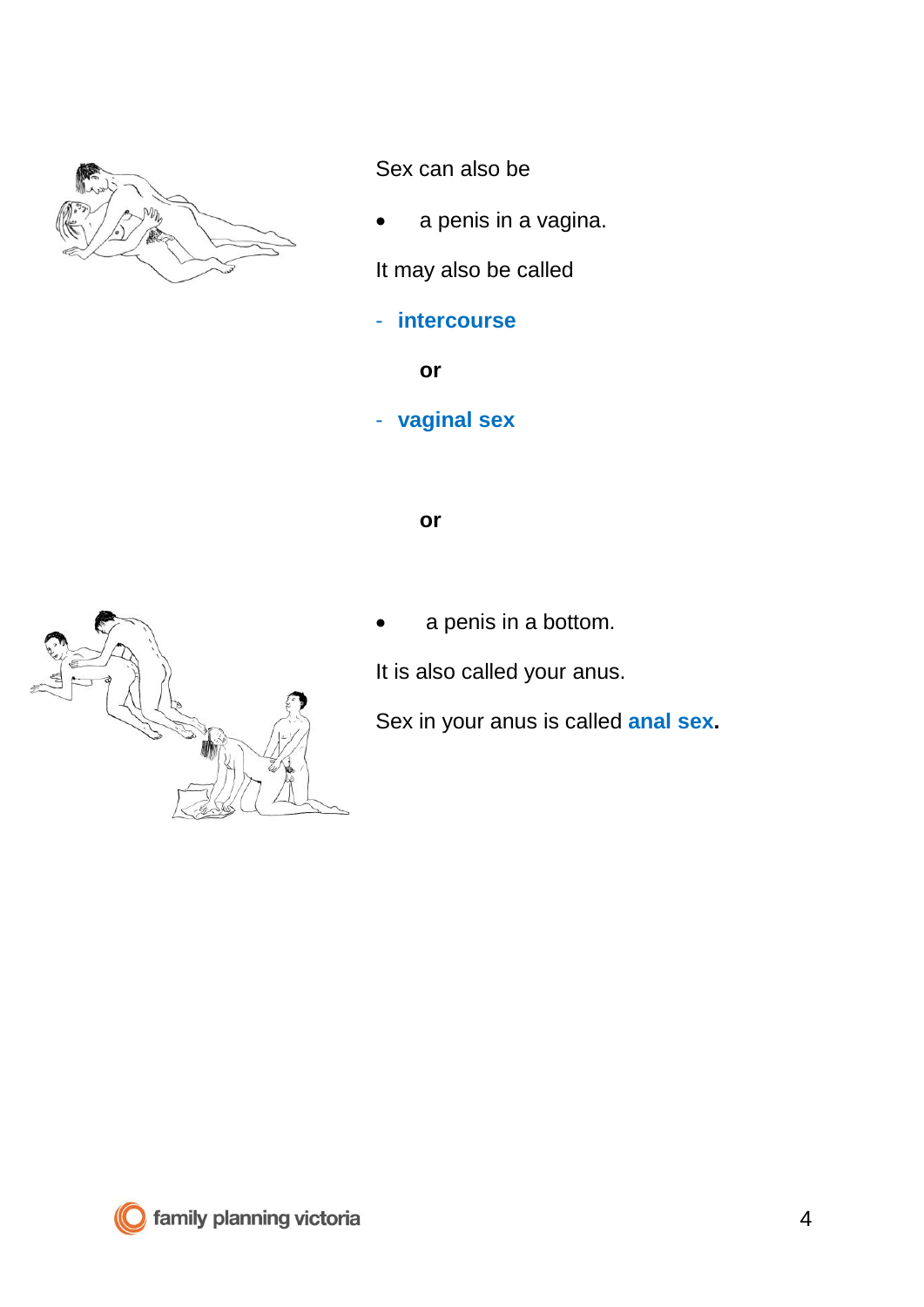

Sex can also be

a penis in a mouth

**or**



a mouth on a vulva

This is also called **oral sex**.



Sex can also be

- part of their body, like a finger, in your
	- vagina
- **or**
- bottom.

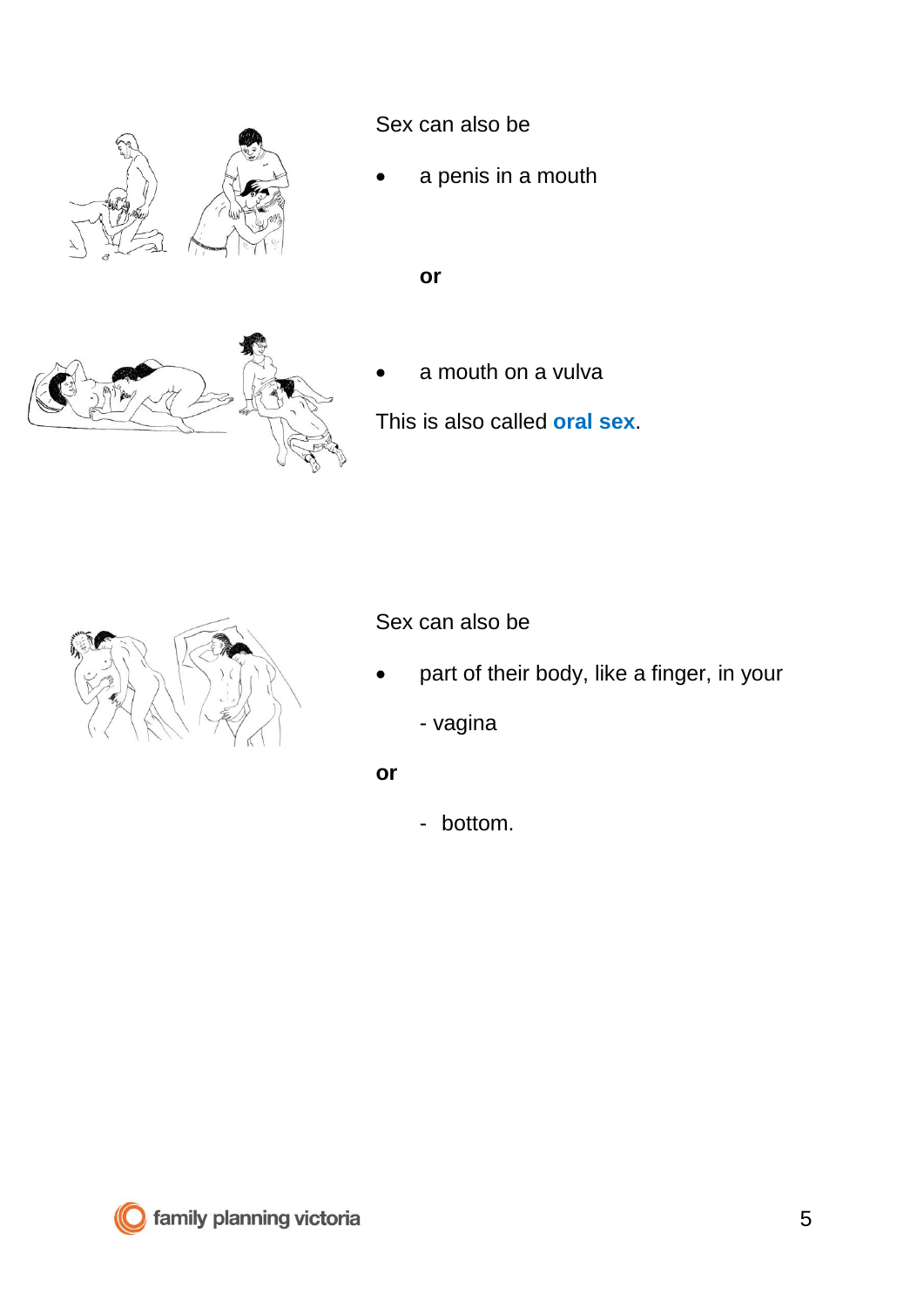





when you hold hands



when you hug

when you kiss.



a test or check at the doctors.





- Like,
- a check of your **breasts** for lumps

**or**

• a **cervical screen**.

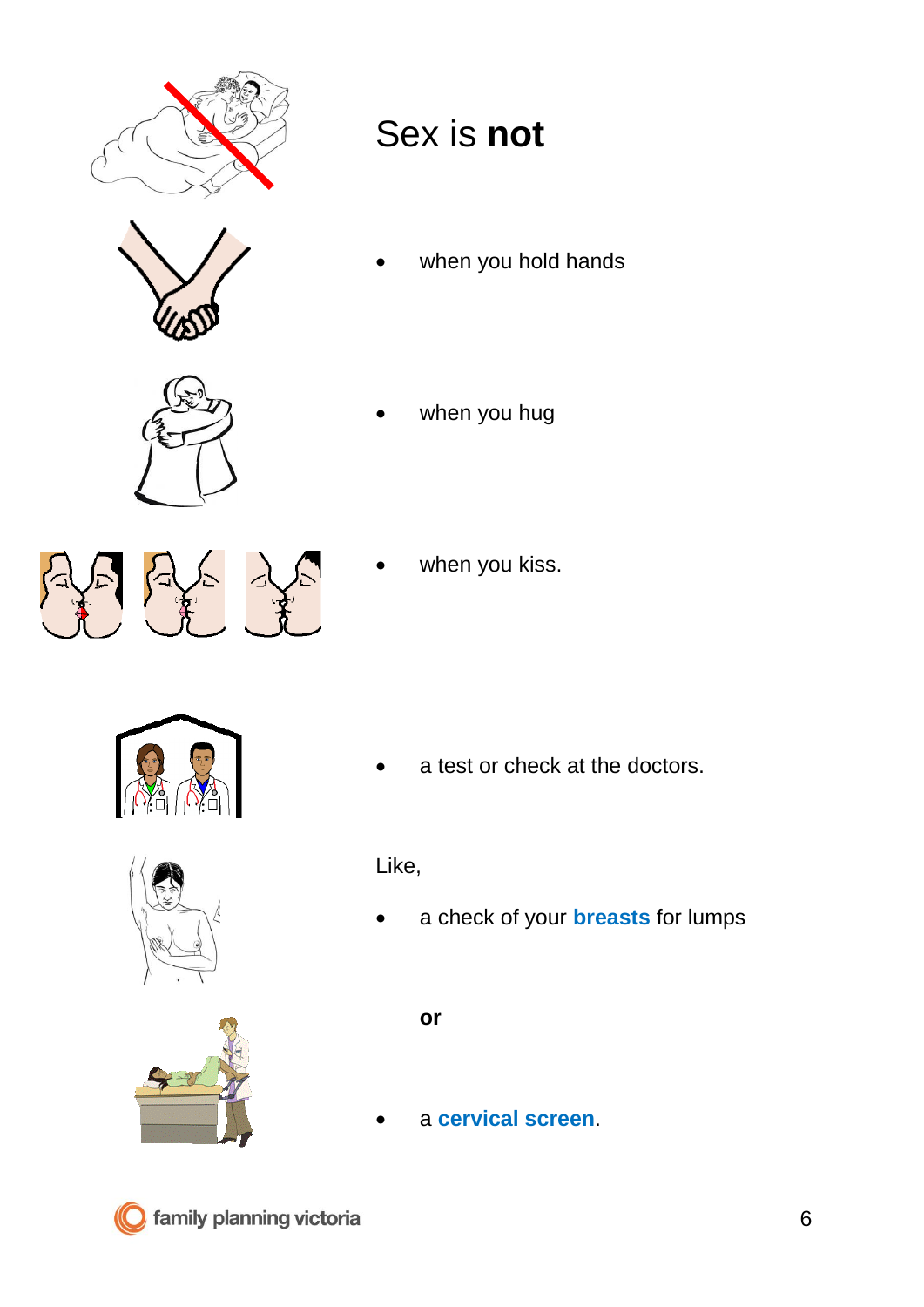

## Sex is also **not**



It is **not** sex when the doctor or nurse puts in your **contraception**.



Read about contraception in the Family Planning Victoria Fact Sheets

- **Contraception**
- **Contraceptive Options. What can I choose?**



The doctor or nurse needs to do these things to help you stay well.

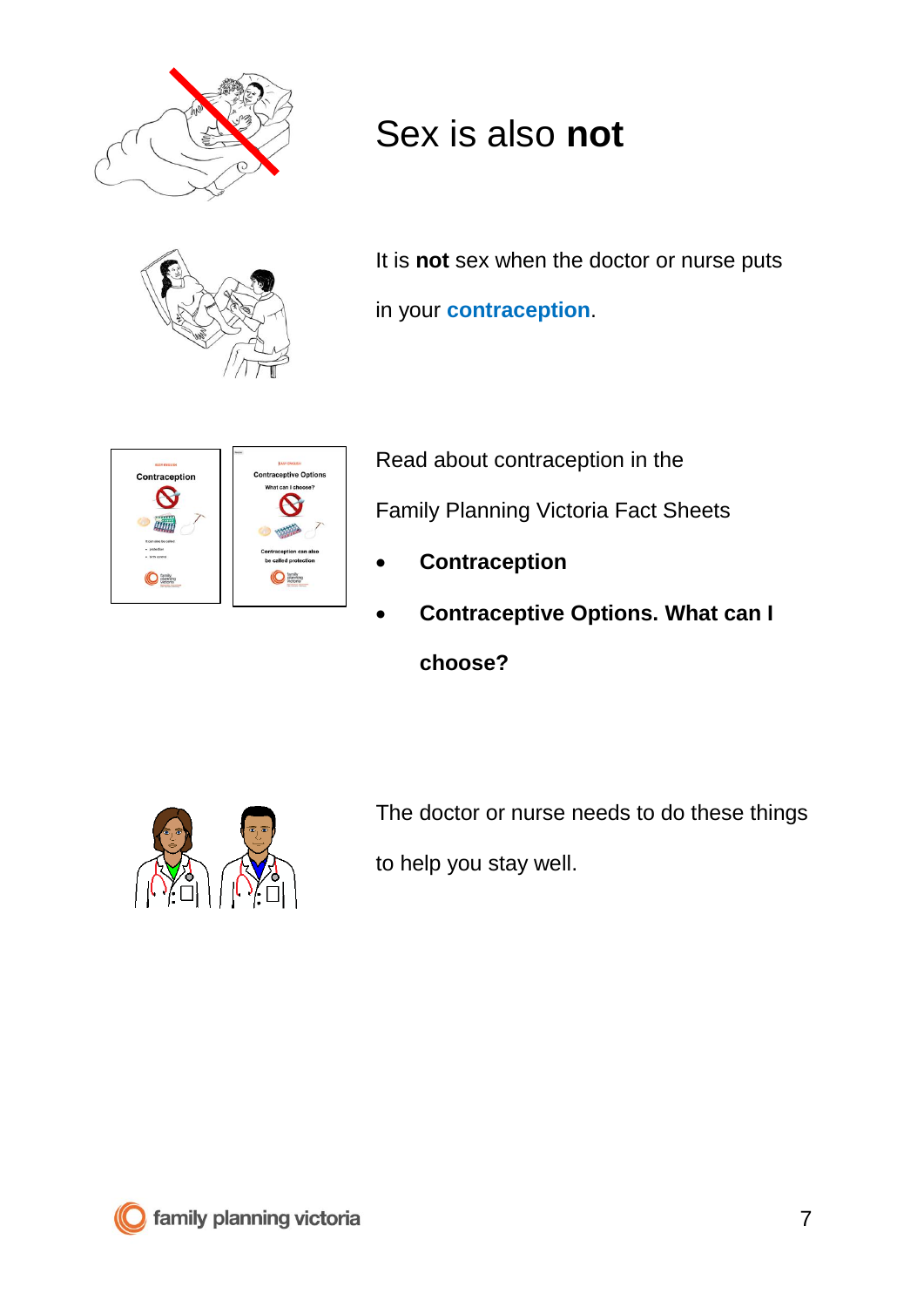

You must say this is ok to do.



If you say **no**



The doctor or nurse can **not** touch

- **you**
- **your** private parts.